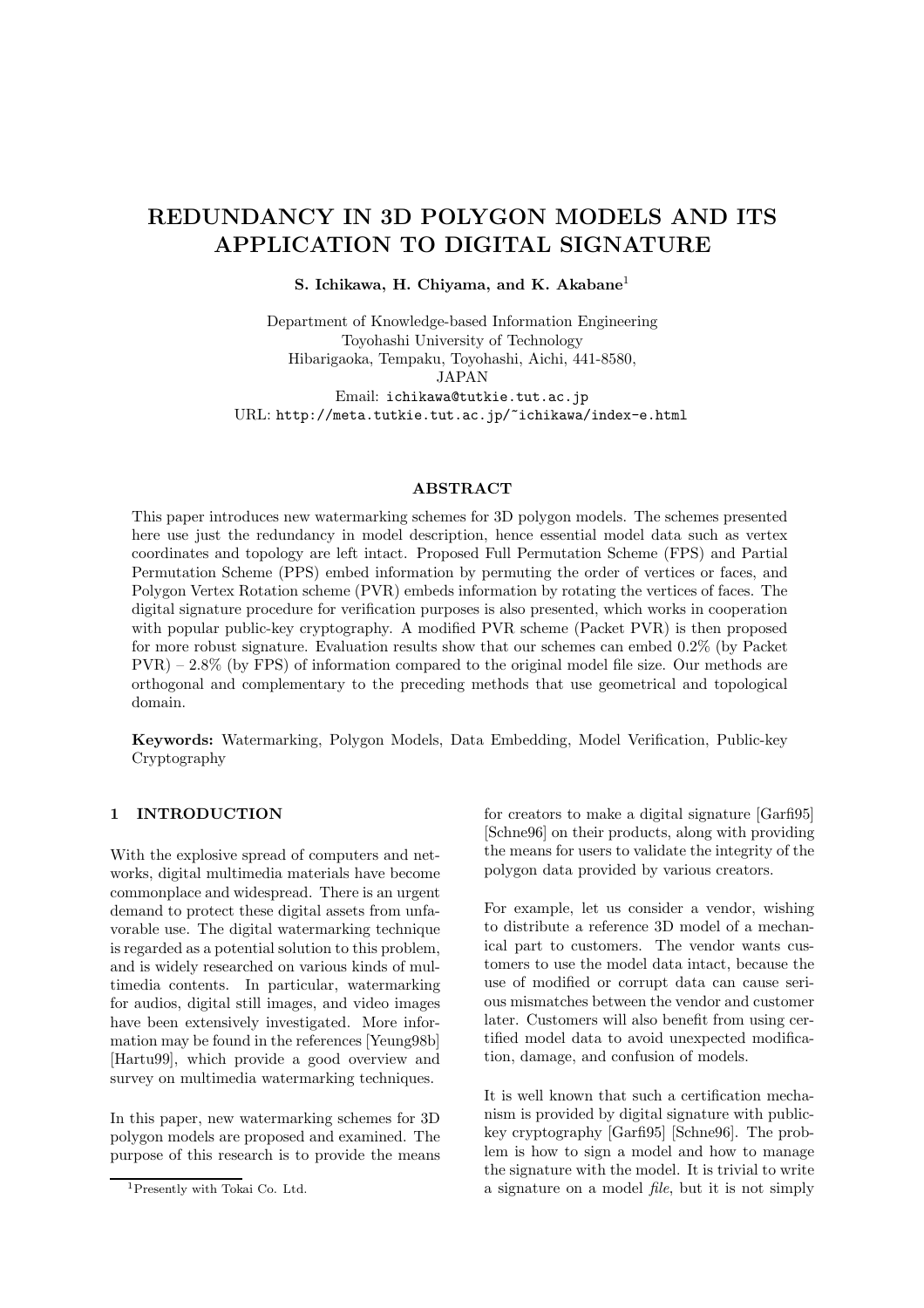applicable to structured models, which are often built by gathering ready-made components. In such cases, we wish to preserve the original signatures of components. Simply by signing a model file, the final structured model can be certified, but certificates of each component are purged. Maybe we can insert a signature into a model file as a comment, but such comments are not necessarily preserved by CAD tools. Thus, we must find a way to embed the signature into the model itself, instead of writing a signature in the model file.

This study focuses on how to embed/retrieve a signature and how to provide a feasible system to 3D model users. Our method is *fragile* and *public* in watermarking terminology, and is not intended to be robust as it is. Nevertheless, our scheme does not prevent using other robust watermarking technology at the same time, because our method is transparent to any geometrical and topological watermarking method.

In the next section, the preceding watermarking techniques for polygon models are examined to clarify the difference and original contribution of this paper. Then, a new watermarking scheme and its application are described in Section 3. This method utilizes the redundancy in polygon models, leaving essential model data intact. Section 4 presents another redundancy to embed information, which could be used with the scheme described in Section 3.

# **2 RELATED WORKS**

Watermarking on 3D models is a relatively new research theme. The first watermarking research on 3D models was presented by Ohbuchi et al. [Ohbuc97] [Ohbuc98] They presented three techniques: Triangle Similarity Quadruple Embedding (TSQ), Tetrahedral Volume Ratio Embedding (TVR), and Mesh Density Pattern Embedding (MDP). TSQ and TVR embed watermarks in the geometrical domain, while MDP uses a topological domain by remeshing.

Kanai et al. [Kanai98] proposed a method based on wavelet transform and multiresolution representation. Praun et al. [Praun99] also presented a method based on multiresolution surface representations. These techniques embed data in the frequency domain by perturbing geometrical data.

Benedens [Bened99] [Bened00] presented Normal Bin Encoding (NBE) and Affine Invariant Embedding (AIE), both of which are based on mesh surface normals. Wagner [Wagne00] embedded watermarks in the relative length of vector norms, where only vertex coordinates are modified. Ohbuchi et al. [Ohbuc01] presented a watermarking technique in mesh spectral domain using eigen vector decomposition.

All these methods are geometrical or topological, and modify the original model data to embed the watermark by modifying vertex coordinates imperceptively or changing the construction of faces by remeshing. Our method, on the other hand, preserves model data as is, except for the harmless change in the order of description.

Another difference is that most of these methods are intended to be robust, or resistant to intentional and unintentional modification. A robust watermark will persist despite attempts at removal, but there are some applications that do not require such robustness. For example, it is enough for verification purposes that the modification on the original can be detected, even if the watermark is lost by this modification. This kind of watermark is called "fragile".

Fragile watermarking for 3D models was first proposed by Yeung and Yeo [Yeung98a] [Yeo99] for verification purposes. In their method, a watermark is embedded by perturbing the coordinates of objects. The watermark is encoded by using a secure (secret) key before embedding. Benedens [Bened00] presented a Vertex Flood Algorithm (VFA) for model authentification. VFA embeds the watermark into the distances between vertices and the center of mass of a start triangle by modifying vertex coordinates. In short, all these methods [Yeung98a] [Yeo99] [Bened00] modify geometrical data to embed information.

Both our method and the preceding ones [Yeung98a] [Yeo99] [Bened00] are fragile and intended for verification use. However, our method uses neither geometrical nor topological data for embedding, hence preserving the essential model data intact.

### **3 WATERMARKING BY PERMUTA-TION**

# **3.1 Redundancy in Polygon Models**

There are many kinds of polygon model representations, but the fundamental form is the same. A polygon model consists of vertices, faces, and additional information. Vertices are defined by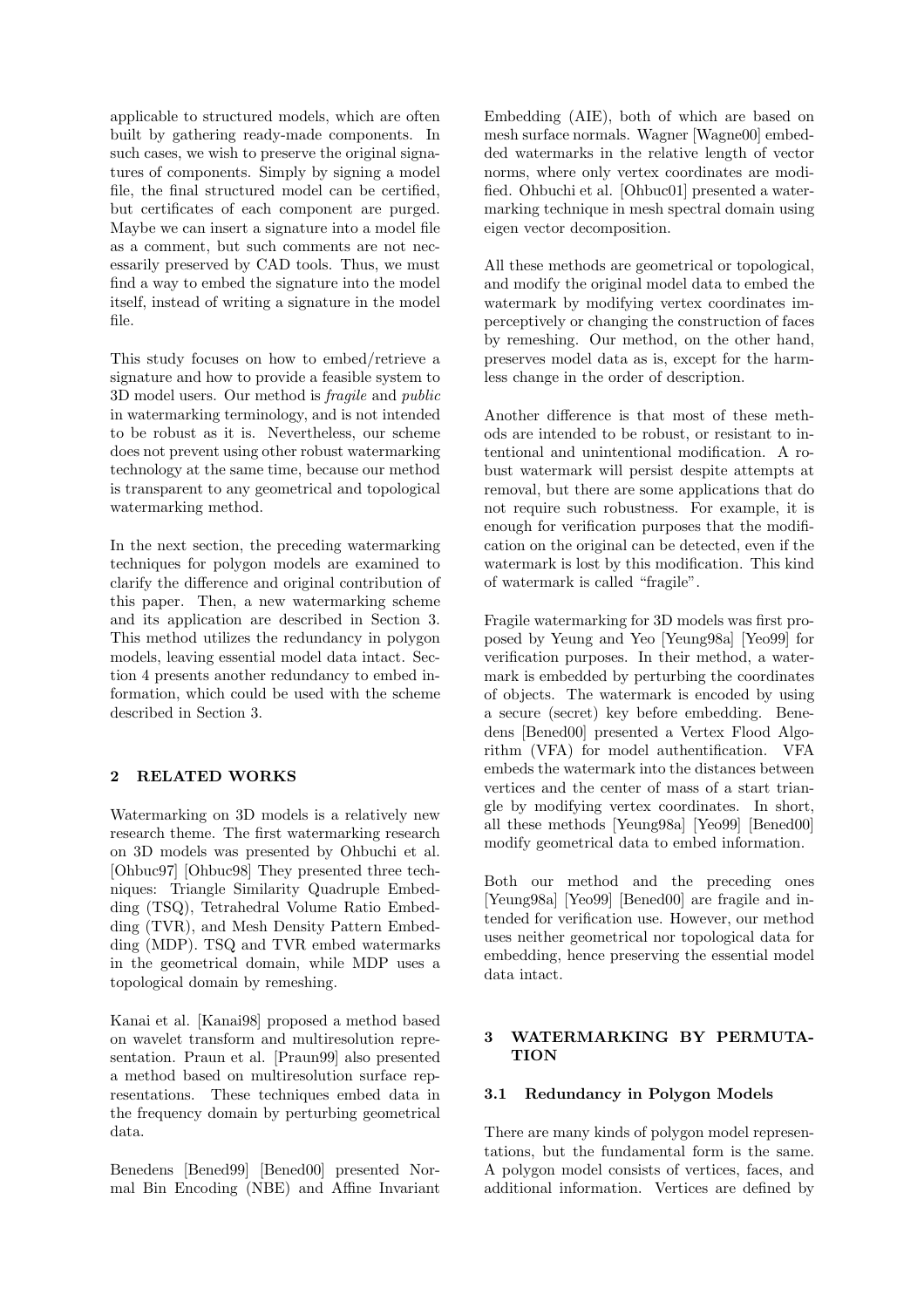coordinate values, and faces are defined by a sequence of vertices. Other information such as texture is also included. An example of a polygon model skeleton is shown below, which is described in VRML [Int97].

```
IndexedFaceSet {
  coord Coordinate {
     point [
        x_0 y_0 z_0,
        x_1 y_1 z_1,
     ]
  }
  coordIndex [
     v_i, v_j, v_k, -1,...
   ]
}
```
Each vertex (*point*) is represented by three sets of coordinate values  $(x_i, y_i, z_i)$ . Each face (*polygon*) is represented by a sequence of vertex indices  $(v_i, v_i, v_k, \ldots)$ , which is terminated by  $-1$ .

There is no required order of vertices. If we have  $n$  vertices, we have  $n!$  options to describe the set of *n* vertices. This means that  $\lfloor \log_2 n! \rfloor$  bits of information can be carried by selecting one of the options. The same redundancy exists in face description, as no specific order is required. We can carry  $\lfloor \log_2 n! \rfloor$  bits by *n* faces in the same way as in vertices. Face descriptions depend on vertex indices, so one must adjust the description of faces according to the selected order of vertices. However, this does not prevent utilizing the redundancy in face description. After adjusting vertex indices, one can choose any order of faces to carry information.

### **3.2 Full / Partial Permutation Scheme**

A serious drawback of this approach is that it takes a rather long time for a large  $n$  to encode/decode information to/from a permuted sequence. The way to improve it is to cut up the set of n items (vertices or faces) into small chunks. Let  $k$  items make up a chunk of items. We encode/decode information per k items, and repeat it for  $\lfloor n/k \rfloor$  chunks. This scheme gives up some of the possible capacity, while shortening the processing time.

Let us call the original scheme "Full Permutation Scheme" (FPS), and the new scheme "Partial Permutation Scheme" (PPS). The information capacity  $F(n)$  that is carried by n items with FPS is given by Eq. 1, and the capacity  $P(n, k)$ of PPS is given in Eq. 2.

$$
F(n) = \lfloor \log_2 n! \rfloor, \tag{1}
$$

$$
P(n,k) = \left\lfloor \frac{n}{k} \right\rfloor \lfloor \log_2 k! \rfloor. \tag{2}
$$

Fig. 1 displays  $F(n)$  and  $P(n, k)$ , where  $k = 8$ . A chunk of 8 items can carry 15 bits. Encoding is easily realized by preparing a look-up table of  $2^{15}$  entries. Decoding is also easy by preparing an 8-stage decision tree.



Figure 1: Capacity of Permutation



Figure 2: The Ratio of  $F(n)$  to  $P(n,8)$ 

Though the capacity of PPS looks poor compared to FPS, there is little difference between them. Fig. 2 shows that  $F(n)/P(n, 8) < 8$  holds for  $n < 60000$ , and that  $F(n)/P(n, 8)$  does not grow in proportion to  $n$ . Rather, it is proportional to the logarithm of  $n$ , which grows slowly. This is rationalized by the following explanation.

The value of  $n!$  is approximated by Stirling's formula:

$$
n! \approx \sqrt{2\pi n} \cdot n^n \cdot e^{-n}.
$$
 (3)

According to Eq. 1 and Eq. 3,  $F(n)$  is  $O(n \log n)$ . On the other hand,  $P(n, k)$  is  $O(n)$  from Eq. 2, provided that k is constant. Thus  $F(n)/P(n, k)$ is  $O(\log n)$ .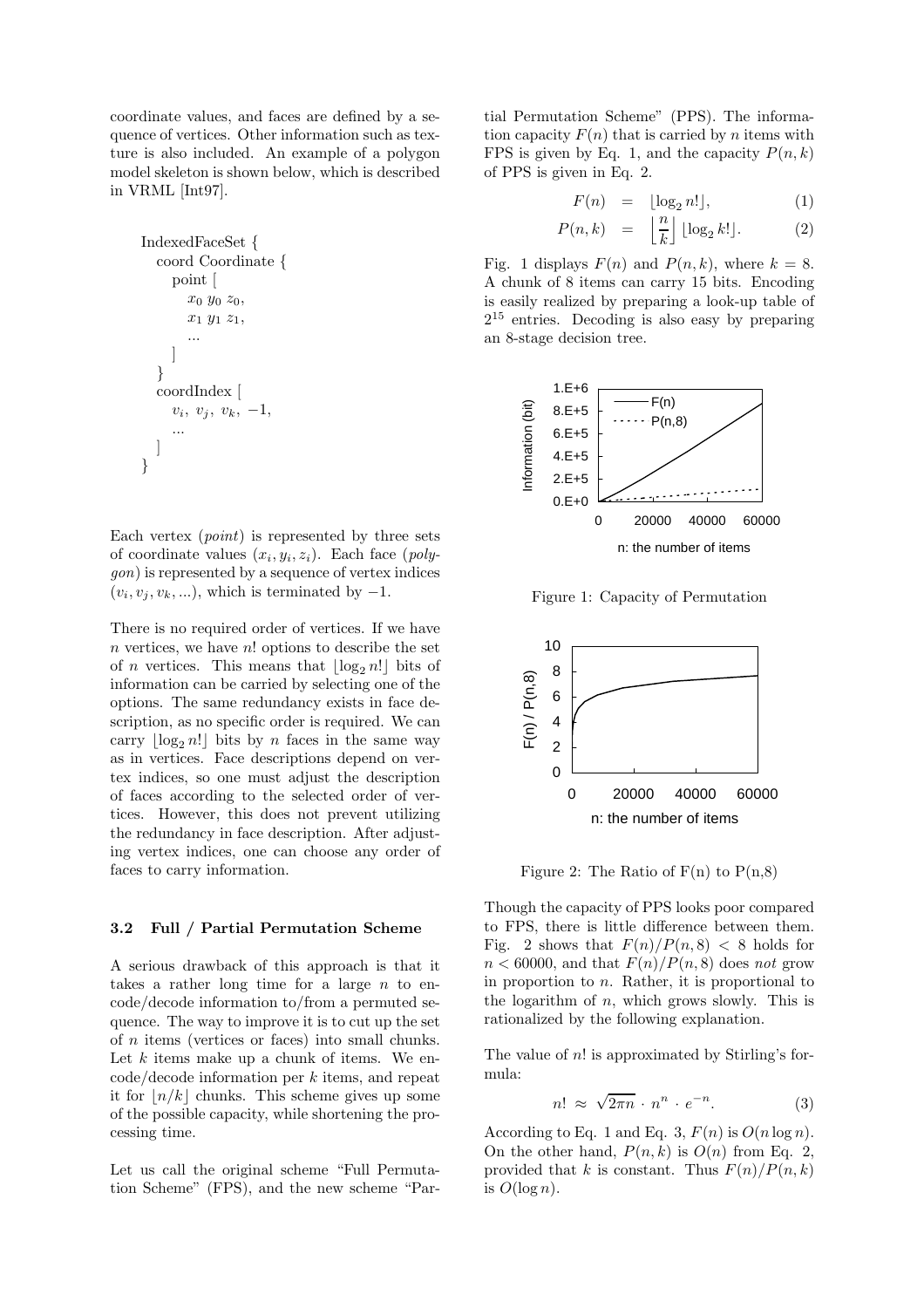## **3.3 Evaluation**

The previous section outlined the fundamentals of our idea. Now, the idea has to be examined on real 3D models. We pick up five polygon models, that are shown in Table 1. All these models are originally acquired from WWW as public VRML model file (.wrl) [Int97], and then converted to DirectX model file (.x) by Crossroads 3D [Rule97] and Direct3D Retained Mode library [Micro97] in our development environment for later processing.

| File name       | Vertex | Face  | Size (byte) |
|-----------------|--------|-------|-------------|
| x_wing.x        | 3099   | 6084  | 506107      |
| satelite.x      | 4304   | 4572  | 583692      |
| Briefcase.x     | 4786   | 6180  | 654457      |
| purple-walter.x | 5314   | 5312  | 715340      |
| panzer.x        | 20424  | 42333 | 3746982     |

#### Table 1: 3D Models

Table 2 shows the evaluation results on these model files.  $F_v$  and  $F_f$  are the FPS capacity (bit) on vertices and faces, respectively.  $P_v$  and  $P_f$  are that of PPS of  $k = 8$ . In Table 2, WD means Watermark Density, that is the ratio of total watermark capacity  $(F_v + F_f \text{ or } P_v + P_f)$  to file size. As seen from Table 2, the watermark capacity is about 2–3% by FPS, and about 0.4% by PPS. Watermarks of  $10^5$ – $10^7$  bits are generally more than suffice for verification purposes.

# **3.4 Embedding and Retrieving Digital Signature**

This section outlines how to embed and retrieve data. As described in Section 1, the digital signature technique of public-key cryptosystem [Garfi95] [Schne96] is adopted here. It is natural to use the appropriate one-way hash function jointly, as we can carry limited capacity of information with polygon models.

Digital signature on polygon model is performed as follows.

- 1. Sort vertices in geometrical order.
- 2. Calculate vertex signature value of sorted vertex data.
- 3. Encode vertex signature with creator's secret key.
- 4. Permute (or renumber) vertices according to encoded vertex signature data.
- 5. Adjust face descriptions according to renumbered vertices.
- 6. Sort faces by vertex indices.
- 7. Calculate face signature of sorted face data.
- 8. Encode face signature with creator's secret key.
- 9. Permute faces according to encoded face signature data.

In fact, there are many options in this procedure. For example, sorting of vertices and faces could be in any order, if reproducible on the consumer side.

Verification is realized by the following process.

- 1. Sort vertices in geometrical order.
- 2. Calculate vertex signature value of sorted vertex data.
- 3. Retrieve encoded vertex signature value from unsorted vertex data.
- 4. Decode the encoded vertex signature with creator's public-key to obtain original vertex signature.
- 5. Verify the calculated vertex signature against the original vertex signature.
- 6. Sort faces by vertex indices.
- 7. Calculate face signature value of sorted face data.
- 8. Retrieve encoded face signature value from unsorted face data.
- 9. Decode this encoded face signature with creator's public-key to obtain original face signature.
- 10. Verify the calculated face signature against the original face signature.

One should recall that our method is "fragile". Renumbering of vertices and faces easily destroys the encoded signature, but it is still detected as signature mismatch or signature format error. Addition or deletion of vertices and faces will also be detected, because such operations destroy the embedded signature. Modification of coordinates or vertex indices results in a different signature from the encoded one, thus detected. Forgery of a signature is practically impossible, as long as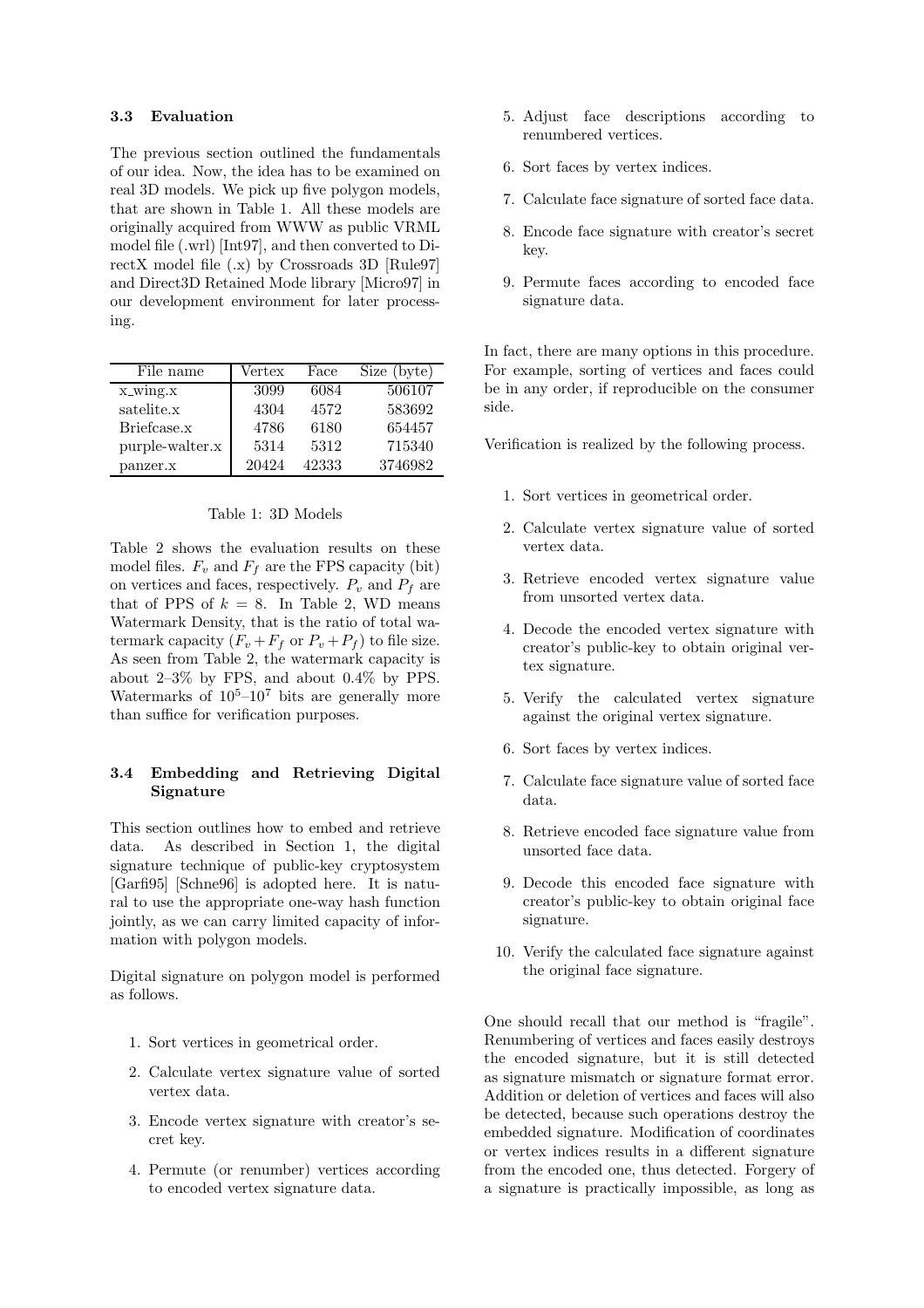|                 | (FPS)<br>Full Permutation Scheme ( |        |                    | Partial Permutation Scheme (PPS) |       |       |               |       |
|-----------------|------------------------------------|--------|--------------------|----------------------------------|-------|-------|---------------|-------|
| File name       | $F_{v}$                            | F,     | $+ F_f$<br>$F_{v}$ | 'H<br>WD                         |       |       | $P_{v}+P_{f}$ | $(\%$ |
| x wing.x        | 31477                              | 67711  | 99188              | 2.45                             | 5805  | 11400 | 17205         | 0.42  |
| satelite.x      | 45753                              | 49000  | 94753              | 2.03                             | 8070  | 8565  | 16635         | 0.36  |
| Briefcase.x     | 51609                              | 68918  | 120527             | 2.30                             | 8970  | 11580 | 20550         | 0.39  |
| purple-walter.x | 58104                              | 58080  | 116184             | 2.03                             | 9960  | 9960  | 19920         | 0.35  |
| panzer.x        | 262973                             | 589572 | 852545             | 2.84                             | 38295 | 79365 | 117660        | 0.39  |

Table 2: Watermarking by Permutation

the adopted public-key cryptosystem is safe and the secret-key of creator is properly protected.

Our method only guarantees that the model is intact or modified. It can not determine how much the model is modified or where. If such information is important, the method of Yeo and Yeung [Yeo99] is worth considering, because it can give hints of how much and where. Yeo and Yeung's method embeds data by perturbing vertex coordinates, so it presumably fits with our scheme that does not use geometrical domain at all.

One problem remains with our scheme. We adopted a public-key cryptosystem for the digital signature. The creator's public-key is necessary to verify the model. It does not make sense to encode the public-key of the creator in the model, because an embedded public-key has to be verified against the creator's public-key anyway to rely on the verification result. Thus, users must access the creator's public-key by another reliable means by themselves. This means that user must know the creator's information along with the model itself. It is impossible to access a creator's public-key without knowing who the creator is.

In the next section, we propose another scheme to encode information in polygon models. We can incorporate some additional information by this method; e.g. creator's name, version, release date, copyright notice, license condition, and contact address.

# **4 WATERMARKING BY POLYGON VERTEX ROTATION**

This section describes another redundancy of the polygon model, which exists in polygon descriptions. The new technique is entirely orthogonal to the FPS and PPS described in the previous section. Thus, it may be used jointly.

### **4.1 Redundancy in Face Description**

There is no one way to describe a polygon. For example, all of three descriptions  $(v_i, v_j, v_k)$ ,  $(v_i, v_k, v_i)$ , and  $(v_k, v_i, v_j)$  represent the same triangle. As the faces have a front side and back side, three equivalent descriptions  $(v_i, v_k, v_j)$ ,  $(v_i, v_i, v_k)$ , and  $(v_k, v_i, v_i)$  are different from  $(v_i, v_j, v_k)$ . In general, a polygon with *n* vertices can be represented in  $n$  ways, as rotating vertices of the polygon. We can embed information by utilizing this redundancy. Let us call this scheme Polygon Vertex Rotation (PVR).

PVR can cooperate with FPS or PPS described in Section 3, if the sorting of faces is properly performed in FPS and PPS. In step 6 of the embedding procedure (Section 3.4), the sorted result of faces must be insensitive to the vertex rotation of each face. Such sorting procedure can be realized as follows: (1) Normalize vertex rotation first, (2) then sort faces according to vertex indices. A face description can be normalized by rotating vertices until the vertex of the lowest number of the index reaches first place. To embed data by PVR with FPS/PPS, a new step 6' is required between step 6 and step 7 in Section 3.4.

6' Embed data by rotating vertices of each face.

Data retrieval from PVR is performed as follows.

- 1. Sort faces by normalized vertex indices.
- 2. Retrieve data from vertex indices of faces, according to the sorted order.

It should be noted that the retrieval from PVR is independent of PPS or FPS. Thus, PVR can be used to carry various information such as creator information for PPS/FPS. Forgery of PVR data is impossible, if PVR is used with PPS or FPS. PPS and FPS protect the face description from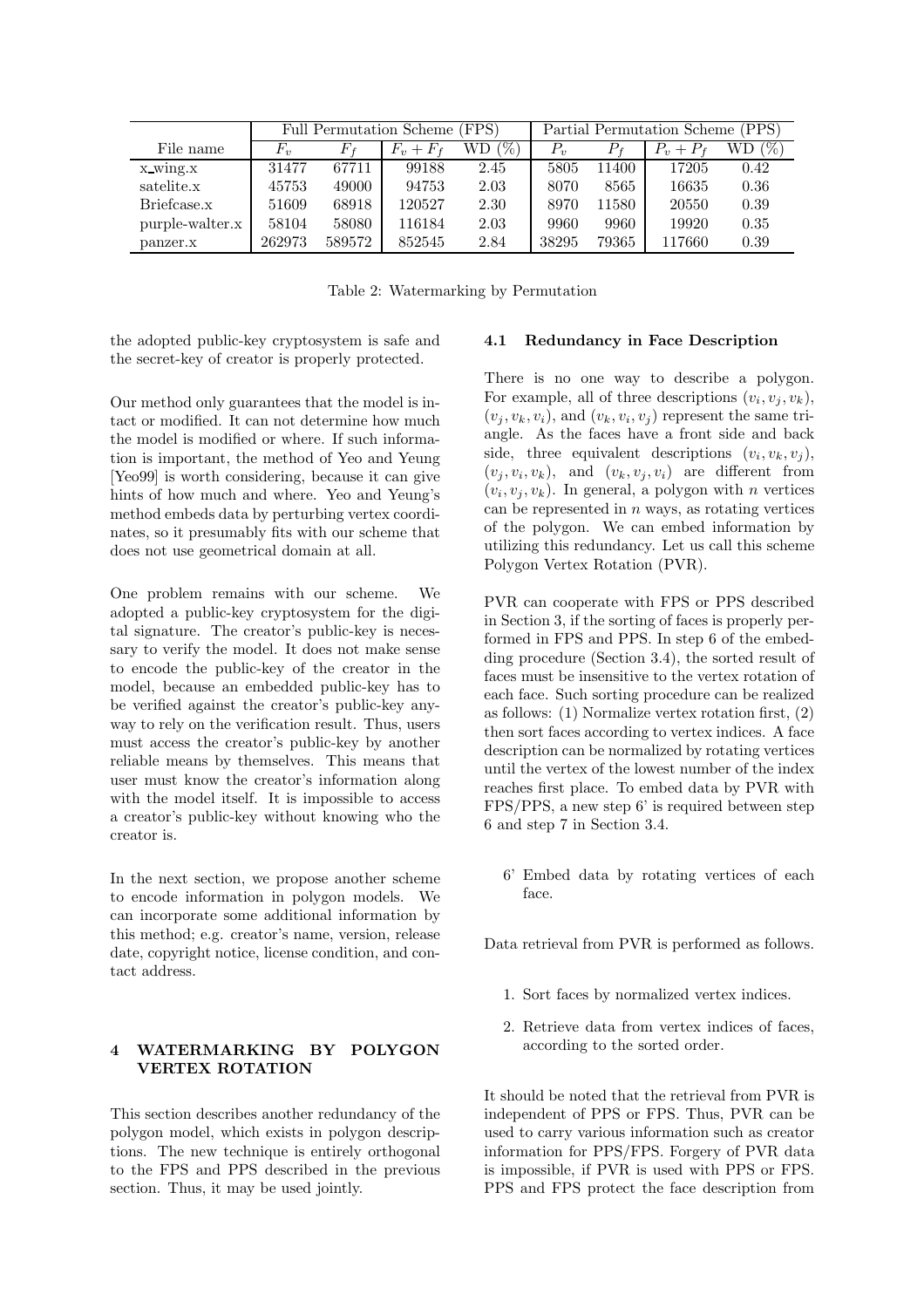modification by the digital signature, so any attempt to change PVR data is detected by PPS or FPS as a signature mismatch.

#### **4.2 Full PVR and Partial PVR**

Let  $\Phi$  be the set of faces of a polygon model, and  $\nu(\phi)$  the number of vertices of a face  $\phi \in$ Φ. Taking all faces into account, the total degree of freedom of the model is given by  $\prod_{\phi \in \Phi} \nu(\phi)$ . Thus, the information capacity  $\Theta(\Phi)$  of a face set  $\Phi$  is given by the following equation:

$$
\Theta(\Phi) = \left[ \sum_{\phi \in \Phi} \log_2 \nu(\phi) \right]. \tag{4}
$$

Let us call this method "full" PVR (FPVR). FPVR has the same problem as FPS. For example, we must handle such high numbers as 3<sup>100</sup> to encode/decode data for a model consisting of 100 triangles. Hence we examine "partial" PVR (PPVR), which partitions  $\Phi$  into chunks of faces.

Partitioning of  $\Phi$  is simple, where the model consists of the same kind of polygons: e.g., only triangles. In this case, any chunk of  $k$  faces carry  $\lfloor k \log_2 \nu(\phi) \rfloor$  bit, since  $\nu(\phi)$  is constant. However, general polygon models consist of various kinds of polygons. In this general case, we have many options to partition  $\Phi$ . This makes the capacity of each chunk different, and thus the total capacity is dependent on the way of partitioning of Φ.

Now, let us concentrate here on the case of  $k = 2$ for simplicity. Given two faces  $(\phi_1, \phi_2)$ , the chunk capacity is calculated as  $\lfloor \log_2\{\nu(\phi_1)\nu(\phi_2)\}\rfloor$ . Let  $θ$ (Φ) be the total capacity of PPVR for Φ.  $θ$ (Φ) is represented as follows, if the set of  $(\phi_1, \phi_2)$  for  $\Phi$  is given.

$$
\theta(\Phi) = \sum_{(\phi_1, \phi_2)} \lfloor \log_2 \nu(\phi_1) + \log_2 \nu(\phi_2) \rfloor . (5)
$$

The partitioning of  $\Phi$  must be reproducible on the customer's side. Under this condition, basically any way of partitioning  $\Phi$  is acceptable.

We adopt the following heuristics to partition Φ in the following discussion.

- 1. Sort faces according to normalized vertex indices. <sup>2</sup>
- 2. Mark all faces "unused".
- 3. Take two faces that are topologically adjoining from the top of sorted face list. Mark selected pair of faces "used".

4. Repeat Step 3 and take as many pairs as possible.

This is a kind of greedy algorithm, and does not guarantee the quality of the solution. Also, it can leave some faces unused. However, it is still regarded good enough according to the evaluation results shown in Table 3.

Table 3 presents some evaluation results of PVR.  $\Theta$  is the capacity of FPVR, and  $\theta$  is the capacity of PPVR of  $k = 2$  with greedy partitioning. It is apparent that  $\Theta$  is the upper bound of  $\theta$ , but the ratio  $\theta/\Theta$  shows that PPVR utilizes 80–100% <sup>3</sup> of the possible capacity  $\Theta(\Phi)$ . Watermark Density (WD) is the ratio of  $\theta$  to the corresponding file size. WD of PPVR is almost half of the WD of PPS, compared to Table 2.

#### **4.3 Packet PVR**

As mentioned earlier, FPVR and PPVR are not robust. At the end of this paper, we present a modified PVR scheme more robust than FPVR and PPVR.

In a communication area, a *packet* is organized to make data transfer more reliable. Usually, the packet consists of a preamble, sequence number, contents, check sum, etc. Longer data are split into a couple of packets, and transferred as units of original data. If some of the packets are damaged or lost, the corresponding packets are retransmitted and reconstructed with other packets. We may apply this idea to polygon model. Let us call this scheme "packet PVR". Fig. 3 il-



Figure 3: Polygonal Packet

lustrates the concept of the polygonal packet. Let

<sup>2</sup>See Section 4.1 for normalization of vertex indices.

<sup>&</sup>lt;sup>3</sup>In purple-walter.x,  $\theta$  is equal to  $\Theta$ . This is not a mistake, but caused by rather exceptional conditions. First, our greedy algorithm counted all faces for pairs. Second, this model consists of only tetragons. In such a case,  $\Theta = \theta$ holds, because  $\log_2 \nu(\phi)$  is exactly 2.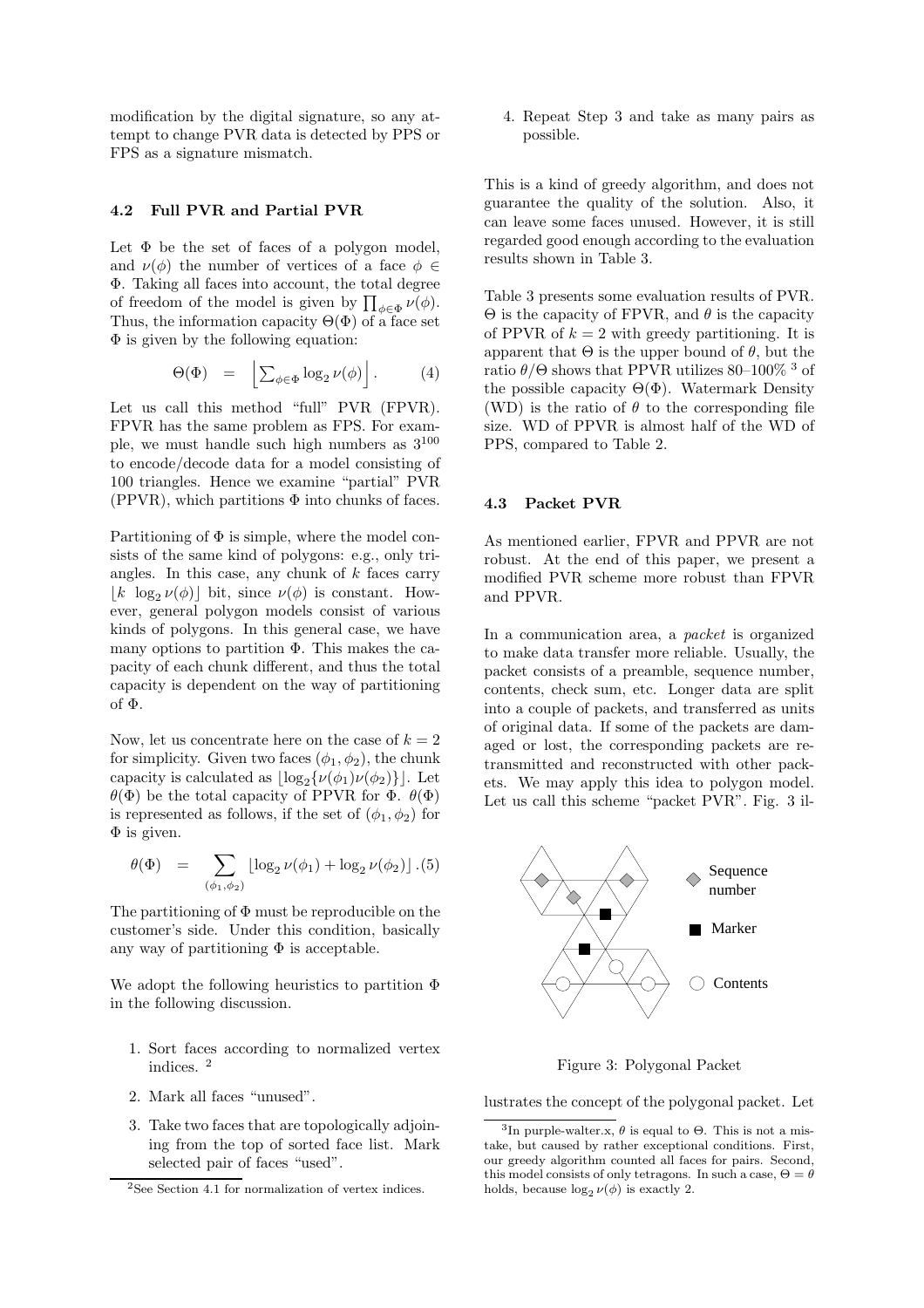| File name       | bit<br>θ | 'bit'<br>Θ | $\theta$ / $\Theta$ | File size (byte) | WD.  |
|-----------------|----------|------------|---------------------|------------------|------|
| x_wing.x        | 8790     | 9642       | 0.91                | 506107           | 0.22 |
| satelite.x      | 8022     | 8751       | 0.92                | 583692           | 0.17 |
| Briefcase.x     | 7932     | 9795       | 0.81                | 654457           | 0.15 |
| purple-walter.x | 10624    | 10624      | 1.00                | 715340           | 0.19 |
| panzer.x        | 66714    | 73251      | 0.91                | 3746982          | 0.22 |

Table 3: Watermarking by Polygon Vertex Rotation

us make things simple and consider a model consisting of just triangles. In Fig. 3, 16 triangles are used to form a polygonal packet. The encoding scheme is based on PPVR of  $k = 2$ . Since  $3^2 = 9 > 8 = 2^3$ , three bits of information  $(0-7)$ are encoded in a pair of triangles. Moreover, one code is left for control use (*void*), because a pair of triangles can represent 9 codes.

In Fig. 3, eight symbols are indicated. Each represents 3 bits of information encoded between two triangles. A marker has a *void* value, and corresponds to the preamble or trailer of communication packet. Two markers announce the existence of a packet. Contents are represented by 3 pairs of triangles, and thus contain 9 bits of data. One of 9 bits is used as a check bit to distinguish the contents and sequence number. If the check bit is zero, the other 8 bits are sequence number. If the check bit is one, the others are regarded as contents. A sequence number is used to reconstruct the original message from the contents of many packets.

In packet PVR, the encoding procedure is easy. We just scan the model and find 16 unused triangles that are connected in the specified relationship; then we embed the markers, sequence number, and contents. To decode, we have to scan the value of triangle pairs exhaustively. If we find two *void* values in the specified locations, and if all 16 triangles exist in the specified relationship, we decode the sequence number and contents according to check bit value.

Packet PVR is not perfect, but more robust than FPVR, PPVR, FPS, and PPS. These four schemes are easily destroyed by renumbering, adding or deleting vertices and faces, because they depend on the order of description. On the other hand, packet PVR allows renumbering and removal of vertices and faces to some extent.

The evaluation results of packet PVR are shown as  $\psi$  in Table 4. The models examined here are partially different from the models in previous sections, because the packet PVR presented here can only handle polygon models consisting only of triangular faces. The results of FPVR  $(\Theta$  in Fig. 4) and those of PPVR  $(\theta)$  are also shown for comparison. The capacity of packet PVR is about one sixth that of PPVR, but this would be a reasonable drawback of robustness.

| File name           | vertex | face | $\Theta$ |      | U    |
|---------------------|--------|------|----------|------|------|
| scud.x              | 136    | 240  | 380      | 360  | 64   |
| tiger.x             | 303    | 602  | 954      | 903  | 152  |
| $\mathrm{chess}1.x$ | 389    | 772  | 1223     | 1158 | 216  |
| gumby.x             | 406    | 760  | 1204     | 1140 | 208  |
| x wing.x            | 3099   | 6084 | 9642     | 9126 | 1680 |

Table 4: Watermarking by Packet PVR

### **5 CONCLUSION**

The many studies on watermarking of 3D polygon models have used geometrical or topological domain to embed data. In the present investigation, we presented new watermarking schemes that utilize the redundancy of polygon models to carry information. The framework for digital signature on polygon models was also presented. To our knowledge, no researcher has pointed out this kind of watermarking techniques to date. This is the original contribution of this paper.

Five watermarking schemes (FPS, PPS, FPVR, PPVR, and Packet PVR) are presented and evaluated on real 3D polygon models. FPS and PPS can be used to protect the integrity of model data with the digital signature of a public-key cryptosystem. Three PVR schemes can carry additional information, and work with FPS and PPS.

These schemes only use redundancy of description, so other watermarking schemes that use geometrical and topological domain are also usable with our schemes.